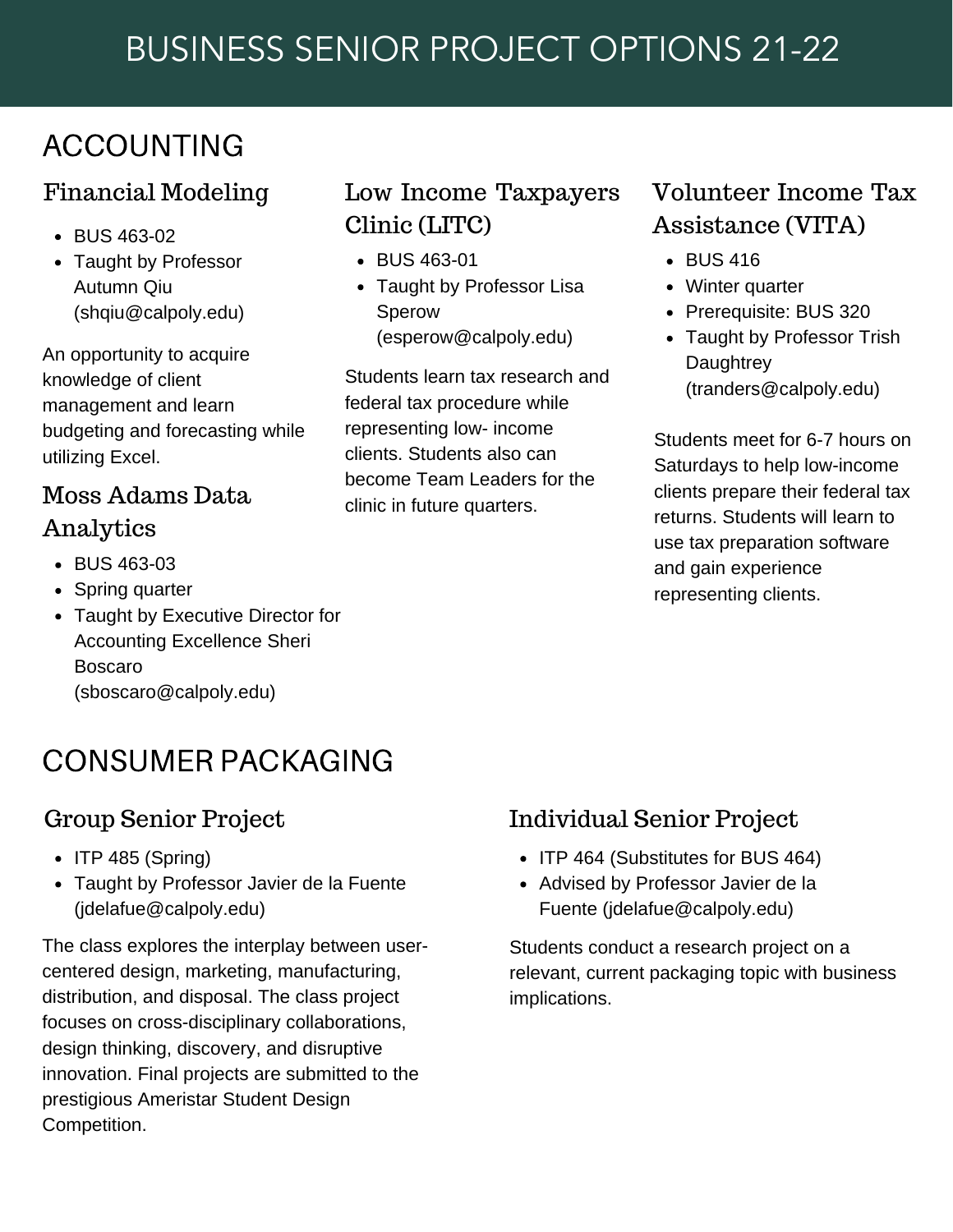## ENTREPENEURSHIP

Entrepreneurship senior projects are integrated into 2 senior sequences that build different but equally valuable skill sets. Both sequences are described below.

For more information, contact Dr. Lynn Metcalf @ [lmetcalf@calpoly.edu](mailto:lmetcalf@calpoly.edu) Calendly: <https://calendly.com/lmetcalf/office-hours-meeting>

#### Grow your own Startup Work with a Startup

This 12-unit option teams you up with engineering students—along with a few creatives thrown into the mix—to develop and launch a business. Teams are encouraged to compete for Innovation Quest (\$5k, \$10k, and \$15k) and a slot in the Summer Accelerator (\$10k).

FALL: Enroll in BUS 488 (Weeks): Building a Startup Skill Set (required Entrepreneurship concentration course).

WINTER: Enroll in BUS 487 (Weeks): Launching & Growing the Technology Startup (Entrepreneurship concentration elective).

SPRING: Enroll in BUS 464: Applied Senior Project Seminar (Weeks).

This 8-unit option matches you with an existing startup, most of which are working out of the HotHouse. You'll work alongside the founding team to build relationships with customers and to grow the company.

FALL: Enroll in BUS 488 (Metcalf or York): Building a Startup Skill Set (required Entrepreneurship concentration course).

WINTER: Enroll in BUS 464: Applied Senior Project Seminar (Metcalf or York)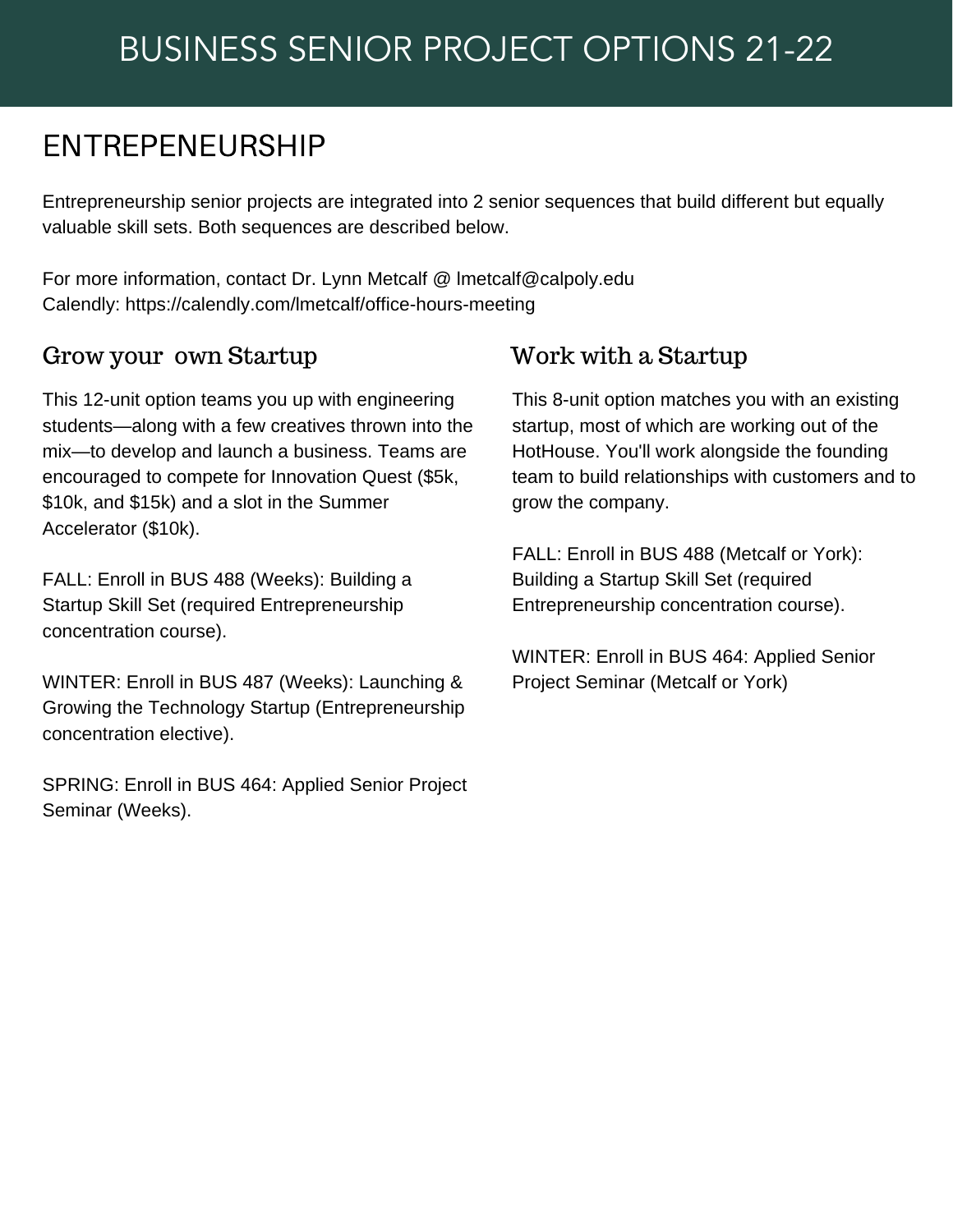## FINANCE

## BUS 464

Options include a number of data visualization (Tableau, Power BI) and other professional certificates, a traditional senior project (with a research paper as the outcome), and CFA challenge. The first two options will be taught by Prof. Bednarek, Prof. Ghoddusi, Prof. Patel and Prof. Rastad. For the CFA challenge please contact Prof. Ramezani.

#### Student Managed Portfolio

Two Course Sequence

- BUS 461 (2 units) Fall
- $\bullet$  BUS 462 (2 units) Winter

While [this course requires a y](mailto:cramezani@calpoly.edu)ear-long commitment, students are only granted 4 units. Students enroll in a two-course sequence. Students who wish to enroll must obtain consent from Professor Ramezani (cramezani@calpoly.edu).

## INFORMATION SYSTEMS

Students work on independent or team projects, where they generate their own topic to focus on. Students should contact Professor Leida Chen [\(lchen24@calpoly.edu](mailto:lchen24@calpoly.edu)) for more information.

- BUS 464
- Students can also work on a certification exam; however, this option has extra course work.
- Only an option for information systems concentrations

## MANAGEMENT & HUMAN RESOURCES

#### BUS 464

students work on independent or team projects, that are individually designed and crafted with the guidance of the assigned professor. Typical options include a research paper on a topic of interest, case study, HR analytics project, consulting project with a local organization, or HRM certification exam.

- Offered in Fall and Spring quarters
- Students should contact Professor Allison Ellis, MHR concentration coordinator (aellis@calpoly.edu) or Professor Leida Chen, MHRIS Area Chair (lchen24@calpoly.edu) for more information